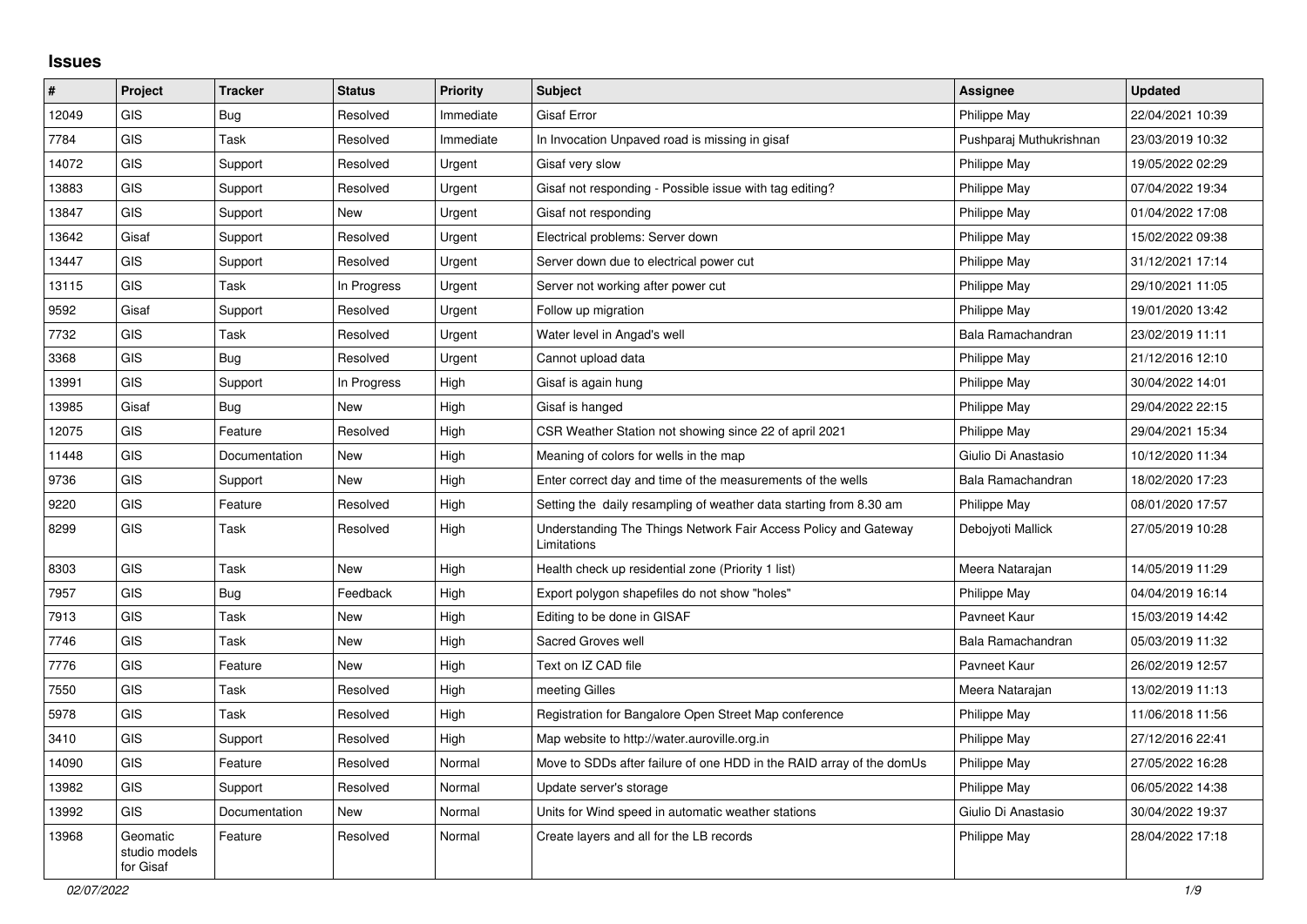| #     | Project    | <b>Tracker</b> | <b>Status</b> | Priority | <b>Subject</b>                                                      | Assignee                | <b>Updated</b>   |
|-------|------------|----------------|---------------|----------|---------------------------------------------------------------------|-------------------------|------------------|
| 13952 | Gisaf      | Support        | Resolved      | Normal   | Gisaf isn't Connecting                                              | Philippe May            | 25/04/2022 11:27 |
| 13885 | <b>GIS</b> | <b>Bug</b>     | Resolved      | Normal   | Wrong name showing in the list of layers in the map                 | Philippe May            | 23/04/2022 04:04 |
| 13901 | <b>GIS</b> | Bug            | New           | Normal   | Map: style of the category with status 'E' is always applied        | Philippe May            | 12/04/2022 11:01 |
| 13822 | <b>GIS</b> | Support        | Feedback      | Normal   | Need a Login id and password to a Gisaf for entering the tag value. | Pushparaj Muthukrishnan | 27/03/2022 16:47 |
| 13805 | Gisaf      | Bug            | Resolved      | Normal   | Need to learn how to use tags on survey features                    | Giulio Di Anastasio     | 23/03/2022 23:03 |
| 13766 | Gisaf      | <b>Bug</b>     | <b>New</b>    | Normal   | OGCAPI: make async                                                  | Philippe May            | 11/03/2022 14:39 |
| 13763 | <b>GIS</b> | Support        | Resolved      | Normal   | Gisaf not responding                                                | Philippe May            | 11/03/2022 13:03 |
| 13681 | Gisaf      | Support        | Resolved      | Normal   | Gisaf isn't Connecting                                              | Philippe May            | 19/02/2022 11:01 |
| 13445 | <b>GIS</b> | Support        | <b>New</b>    | Normal   | Jupyter notebook for rnoff calculation: kernel not connecting       | Giulio Di Anastasio     | 03/02/2022 17:22 |
| 13597 | <b>GIS</b> | Feature        | New           | Normal   | Courage well: tags to add after publishing                          | Giulio Di Anastasio     | 03/02/2022 17:14 |
| 13259 | GIS        | Support        | <b>New</b>    | Normal   | Wrong data from CSR AmbientWeather weather station                  | Giulio Di Anastasio     | 03/02/2022 16:31 |
| 13478 | Gisaf      | Bug            | <b>New</b>    | Normal   | gisaf.csr.av refused to connect                                     | Giulio Di Anastasio     | 08/01/2022 14:52 |
| 13258 | Gisaf      | <b>Bug</b>     | Resolved      | Normal   | Missing data from AmbientWeather weather stations                   | Philippe May            | 21/11/2021 16:50 |
| 11762 | Gisaf      | Feature        | Resolved      | Normal   | Switch from Mapbox to Maplibre                                      | Philippe May            | 20/11/2021 15:21 |
| 13235 | <b>GIS</b> | Support        | Resolved      | Normal   | Server hardware failure (sdc hard drive)                            | Philippe May            | 19/11/2021 17:59 |
| 13203 | <b>GIS</b> | Support        | In Progress   | Normal   | Redis server: fix warning relarted to memory allocation             | Philippe May            | 12/11/2021 13:03 |
| 13202 | Gisaf      | Support        | Resolved      | Normal   | Gisaf is showing error                                              | Philippe May            | 12/11/2021 12:59 |
| 12895 | <b>GIS</b> | Support        | Resolved      | Normal   | Migrate backups to Bung                                             | Philippe May            | 12/11/2021 00:36 |
| 13132 | <b>GIS</b> | Bug            | Resolved      | Normal   | CSR Weather station missing data 28 nd 29 Otober 2021               | Philippe May            | 06/11/2021 12:20 |
| 9463  | <b>GIS</b> | Support        | Resolved      | Normal   | Setup a weather station in Kalpana                                  | Philippe May            | 02/11/2021 15:08 |
| 13125 | Gisaf      | <b>Bug</b>     | Resolved      | Normal   | Live layers: error with no detail shown                             | Philippe May            | 01/11/2021 19:06 |
| 10291 | <b>GIS</b> | Support        | In Progress   | Normal   | Vacuum DB at reboot                                                 | Philippe May            | 29/10/2021 11:44 |
| 13090 | Gisaf      | Support        | Resolved      | Normal   | Importing error in new admin                                        | Philippe May            | 28/10/2021 11:00 |
| 13107 | Gisaf      | Support        | <b>New</b>    | Normal   | Errors                                                              | Bala Ramachandran       | 27/10/2021 19:31 |
| 13106 | Gisaf      | Support        | <b>New</b>    | Normal   | Errors                                                              | Bala Ramachandran       | 27/10/2021 17:02 |
| 12867 | GIS        | Support        | In Progress   | Normal   | Upgrade server (all virtual machines) to Debian bullseye            | Philippe May            | 25/10/2021 17:34 |
| 13068 | <b>GIS</b> | Support        | Resolved      | Normal   | Migrate gisaf VM to bullseye                                        | Philippe May            | 25/10/2021 17:28 |
| 12976 | <b>GIS</b> | Feature        | <b>New</b>    | Normal   | Weather Station not recording data on 3rd October 2021              | Giulio Di Anastasio     | 05/10/2021 23:07 |
| 12714 | Gisaf      | Feature        | New           | Normal   | Dana well correction factor changed                                 | Giulio Di Anastasio     | 21/09/2021 12:57 |
| 12850 | <b>GIS</b> | Support        | New           | Normal   | Mistakenly deleted ticket about PgAdmin                             | Giulio Di Anastasio     | 08/09/2021 12:50 |
| 12701 | <b>GIS</b> | <b>Bug</b>     | Resolved      | Normal   | Weather Station not showing data since 24 July 2021                 | Philippe May            | 12/08/2021 12:21 |
| 12688 | Gisaf      | Support        | Resolved      | Normal   | Lavers are not visible                                              | Philippe May            | 10/08/2021 10:03 |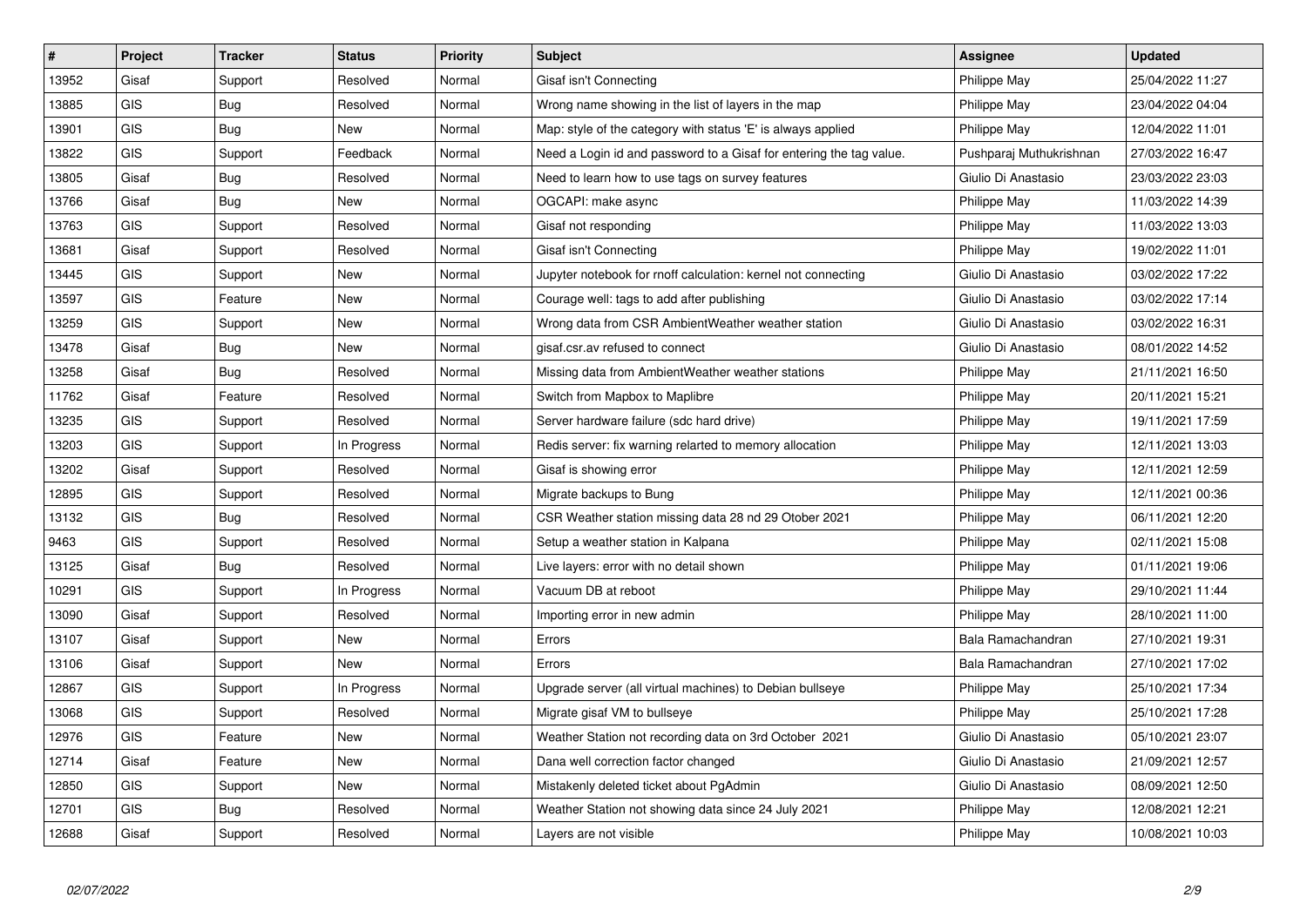| $\vert$ # | Project                                | <b>Tracker</b> | <b>Status</b> | <b>Priority</b> | <b>Subject</b>                                                             | <b>Assignee</b>     | <b>Updated</b>   |
|-----------|----------------------------------------|----------------|---------------|-----------------|----------------------------------------------------------------------------|---------------------|------------------|
| 12646     | Geomatic<br>studio models<br>for Gisaf | Feature        | New           | Normal          | Add and import new data from Johan for OFC                                 | Philippe May        | 01/08/2021 19:46 |
| 12491     | Gisaf                                  | Feature        | Resolved      | Normal          | Measure distances on the map                                               | Philippe May        | 11/07/2021 11:51 |
| 10675     | Gisaf                                  | Feature        | Resolved      | Normal          | Add attribution on map                                                     | Philippe May        | 04/07/2021 13:58 |
| 10224     | Gisaf                                  | Support        | Resolved      | Normal          | Update gs.basemaps in Jupyter notebooks                                    | Philippe May        | 14/06/2021 16:15 |
| 12288     | Geomatic<br>studio models<br>for Gisaf | Task           | Resolved      | Normal          | Wells water levels referenced to the mean sea level                        | Giulio Di Anastasio | 08/06/2021 10:25 |
| 12077     | GIS                                    | Documentation  | New           | Normal          | Reorganize the Wiki                                                        | Selvarani C         | 28/04/2021 17:39 |
| 12051     | <b>GIS</b>                             | Support        | New           | Normal          | Update pgadmin                                                             | Philippe May        | 22/04/2021 12:57 |
| 11966     | Gisaf                                  | Support        | <b>New</b>    | Normal          | <b>QGIS Graphical Modeler</b>                                              | Giulio Di Anastasio | 16/04/2021 13:09 |
| 11933     | Gisaf                                  | Support        | Resolved      | Normal          | Importing Error                                                            |                     | 30/03/2021 14:55 |
| 11907     | Gisaf                                  | Feature        | Resolved      | Normal          | Allow specific project list for custom models                              | Philippe May        | 19/03/2021 16:13 |
| 11691     | Gisaf                                  | Support        | Resolved      | Normal          | Error on when importing geopackage                                         | Selvarani C         | 18/03/2021 11:28 |
| 11898     | <b>GIS</b>                             | Support        | New           | Normal          | Add Aurogreen Weather Station                                              | Philippe May        | 17/03/2021 12:10 |
| 11886     | Gisaf                                  | Support        | Resolved      | Normal          | Pandas resample deprecation warning                                        | Philippe May        | 16/03/2021 12:49 |
| 11715     | <b>GIS</b>                             | Support        | <b>New</b>    | Normal          | Evaluation of Pastas as an data analysis tool for well levels              | Giulio Di Anastasio | 08/02/2021 12:01 |
| 11685     | <b>GIS</b>                             | Documentation  | New           | Normal          | Daily resampling of rainfall in CSR Weather Station - How is it calculated | Giulio Di Anastasio | 04/02/2021 11:14 |
| 11678     | Geomatic<br>studio models<br>for Gisaf | Feature        | <b>New</b>    | Normal          | Add new models for AVES                                                    | Philippe May        | 02/02/2021 12:13 |
| 11648     | Gisaf                                  | Documentation  | <b>New</b>    | Normal          | Styling categories                                                         | Giulio Di Anastasio | 27/01/2021 16:02 |
| 11649     | Gisaf                                  | Feature        | Resolved      | Normal          | Wells timeline dashboard misc. improvements                                | Philippe May        | 27/01/2021 15:47 |
| 11577     | Gisaf                                  | Feature        | Resolved      | Normal          | Dashboard: multiple sections per page                                      | Philippe May        | 27/01/2021 12:37 |
| 11506     | <b>GIS</b>                             | Documentation  | New           | Normal          | Article on wells levels graphs                                             | Philippe May        | 21/12/2020 16:41 |
| 11497     | <b>GIS</b>                             | Support        | New           | Normal          | Add log book information to raingauges, etc.                               | Giulio Di Anastasio | 21/12/2020 14:54 |
| 11486     | GIS                                    | Feature        | New           | Normal          | Button Labels for wells details                                            | Philippe May        | 21/12/2020 10:26 |
| 10569     | Gisaf                                  | Feature        | Resolved      | Normal          | Well Masterfile/Repository                                                 | Philippe May        | 19/12/2020 17:10 |
| 11457     | Gisaf                                  | Support        | Resolved      | Normal          | Building Shed and Retaining Walls are not showing in a map                 | Philippe May        | 14/12/2020 19:52 |
| 11449     | Gisaf                                  | Feature        | Resolved      | Normal          | Strip extra characters when importing survey CSV files                     | Philippe May        | 10/12/2020 01:06 |
| 11441     | Geomatic<br>studio models<br>for Gisaf | Feature        | New           | Normal          | Add models for AVES                                                        |                     | 07/12/2020 16:42 |
| 11329     | GIS                                    | Feature        | New           | Normal          | <b>Boundary Stones Updation</b>                                            | Giulio Di Anastasio | 12/11/2020 18:03 |
| 11262     | Gisaf                                  | Support        | Resolved      | Normal          | importing Error                                                            |                     | 04/11/2020 14:49 |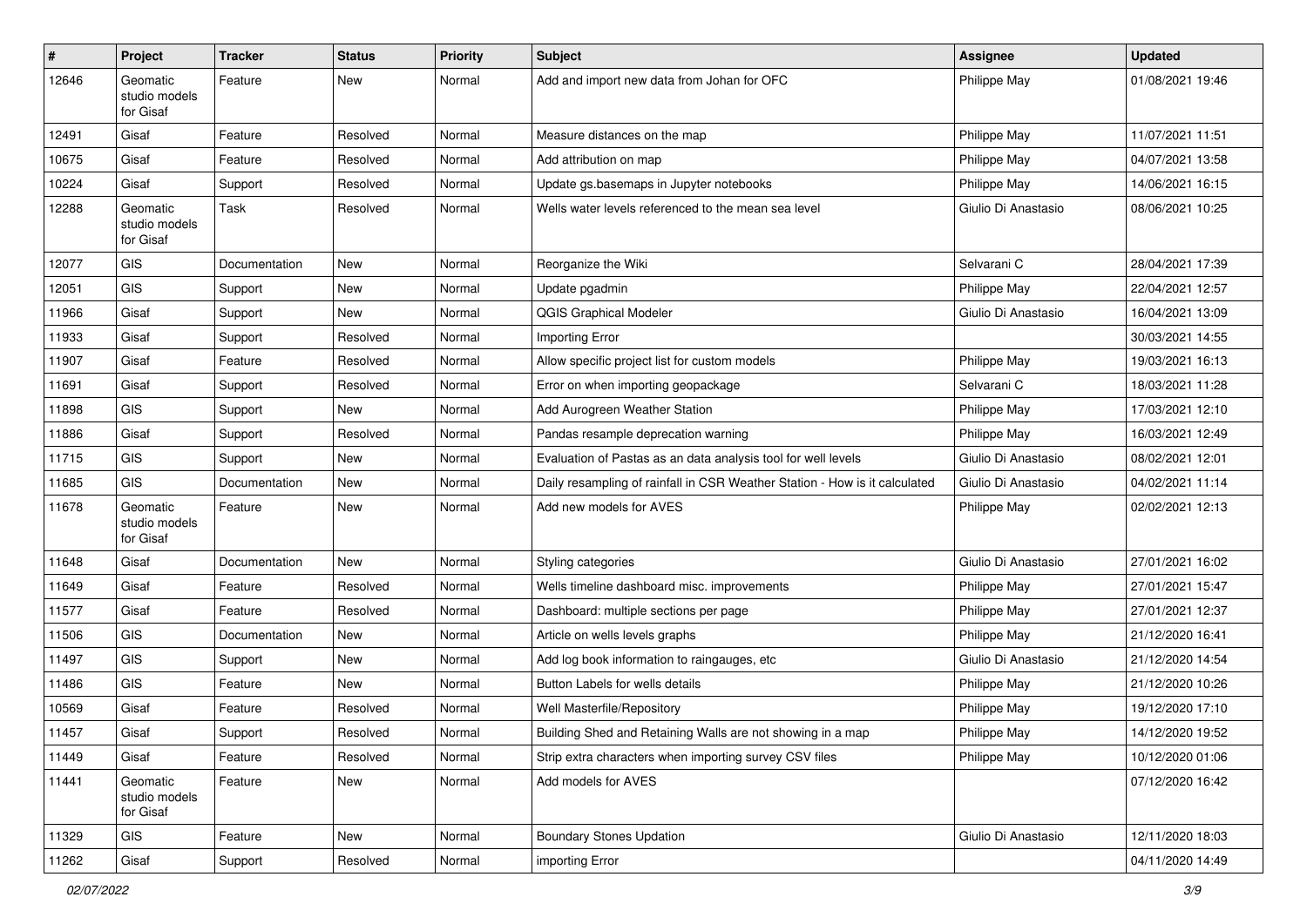| $\#$  | Project    | <b>Tracker</b> | <b>Status</b> | Priority | <b>Subject</b>                                                                                               | Assignee            | <b>Updated</b>   |
|-------|------------|----------------|---------------|----------|--------------------------------------------------------------------------------------------------------------|---------------------|------------------|
| 11260 | Gisaf      | Support        | Resolved      | Normal   | Reconciliation is not happening                                                                              |                     | 03/11/2020 11:32 |
| 8721  | Gisaf      | Feature        | <b>New</b>    | Normal   | Survey data basket: handle the case when more than one file in the basket<br>per day                         | Philippe May        | 14/10/2020 17:01 |
| 11081 | Gisaf      | Support        | New           | Normal   | Gisaf doesn't allowed multiple reconciliation                                                                | Philippe May        | 01/10/2020 15:00 |
| 11071 | Gisaf      | Support        | <b>New</b>    | Normal   | Reconciliation: cannot find some points                                                                      | Philippe May        | 01/10/2020 13:03 |
| 10991 | Gisaf      | Bug            | New           | Normal   | Graph of Average rainfall by month in Dashboard - limited viewing area<br>when zooming in                    | Philippe May        | 17/09/2020 14:49 |
| 10740 | Gisaf      | Bug            | Resolved      | Normal   | Change status: issue with projection system                                                                  | Philippe May        | 17/09/2020 14:34 |
| 10979 | Gisaf      | <b>Bug</b>     | Resolved      | Normal   | Line work import: no geometries?                                                                             | Selvarani C         | 17/09/2020 01:08 |
| 10741 | Gisaf      | Feature        | Resolved      | Normal   | Add a way for changing status of a feature, given its original id                                            | Philippe May        | 16/09/2020 17:35 |
| 10948 | Gisaf      | Feature        | Resolved      | Normal   | Add WMS3 server capabilities (with pygeoapi)                                                                 | Philippe May        | 14/09/2020 16:59 |
| 9749  | Gisaf      | Feature        | <b>New</b>    | Normal   | Strip extra characters in graphQL queries                                                                    | Philippe May        | 07/09/2020 12:48 |
| 10920 | Gisaf      | Feature        | Resolved      | Normal   | Add option to display labels on the map                                                                      | Philippe May        | 07/09/2020 11:54 |
| 10862 | <b>GIS</b> | Bug            | New           | Normal   | Fix the issues resulted from import point bug                                                                | Philippe May        | 05/09/2020 15:11 |
| 10830 | Gisaf      | Bug            | Resolved      | Normal   | Import issue with raw survey points                                                                          | Philippe May        | 30/08/2020 14:45 |
| 10829 | Gisaf      | <b>Bug</b>     | Resolved      | Normal   | Missing symbols                                                                                              | Philippe May        | 24/08/2020 12:34 |
| 10819 | Gisaf      | <b>Bug</b>     | Resolved      | Normal   | Evergreen well: popup showing "null" instead of location, status, type                                       | Philippe May        | 23/08/2020 23:44 |
| 10732 | Gisaf      | Bug            | Resolved      | Normal   | Wind Speed unit                                                                                              | Philippe May        | 04/08/2020 16:52 |
| 10733 | <b>GIS</b> | Documentation  | New           | Normal   | Tags retained when the same geometry is replaced                                                             |                     | 04/08/2020 16:16 |
| 10728 | Gisaf      | <b>Bug</b>     | Resolved      | Normal   | Cannot download CSV for values                                                                               | Philippe May        | 03/08/2020 15:49 |
| 10323 | <b>GIS</b> | Bug            | Resolved      | Normal   | Survey points from Eric Chacra: misc issues                                                                  | Philippe May        | 03/08/2020 13:11 |
| 10693 | <b>GIS</b> | Support        | Resolved      | Normal   | Wrong geometry type for category R54                                                                         | Philippe May        | 30/07/2020 12:00 |
| 9552  | Gisaf      | Documentation  | Resolved      | Normal   | Weekly resampling - Starts on mondays                                                                        | Philippe May        | 25/07/2020 17:12 |
| 10182 | Gisaf      | Feature        | Resolved      | Normal   | Function to change status of surveyed features                                                               | Philippe May        | 15/07/2020 15:10 |
| 10536 | Gisaf      | Feature        | Resolved      | Normal   | Migrate PlottableModel.Actions.download csv value to plugins                                                 | Philippe May        | 15/07/2020 15:07 |
| 10539 | Gisaf      | Bug            | Resolved      | Normal   | New basket admin: the metadata (surveyor, etc) aren't populated from raw<br>points when importing shapefiles | <b>Philippe May</b> | 15/07/2020 15:02 |
| 10439 | Gisaf      | Bug            | Resolved      | Normal   | Reconciliation: use categories instead of layers                                                             | Philippe May        | 27/06/2020 05:21 |
| 10213 | Gisaf      | <b>Bug</b>     | Resolved      | Normal   | Point showing in the reconciliation pop-up but error while reconciling                                       | Philippe May        | 26/06/2020 14:37 |
| 10400 | Gisaf      | Bug            | Resolved      | Normal   | Map search: works only once                                                                                  | <b>Philippe May</b> | 24/06/2020 12:05 |
| 10407 | Gisaf      | Bug            | Resolved      | Normal   | Live layer DXF export: missing reprojection                                                                  | Philippe May        | 23/06/2020 04:24 |
| 10364 | Gisaf      | Support        | <b>New</b>    | Normal   | Reconcile the reconciliations                                                                                | Philippe May        | 17/06/2020 17:27 |
| 10360 | Gisaf      | Bug            | Resolved      | Normal   | Cannot import survey: accuracy issue                                                                         | Philippe May        | 17/06/2020 01:29 |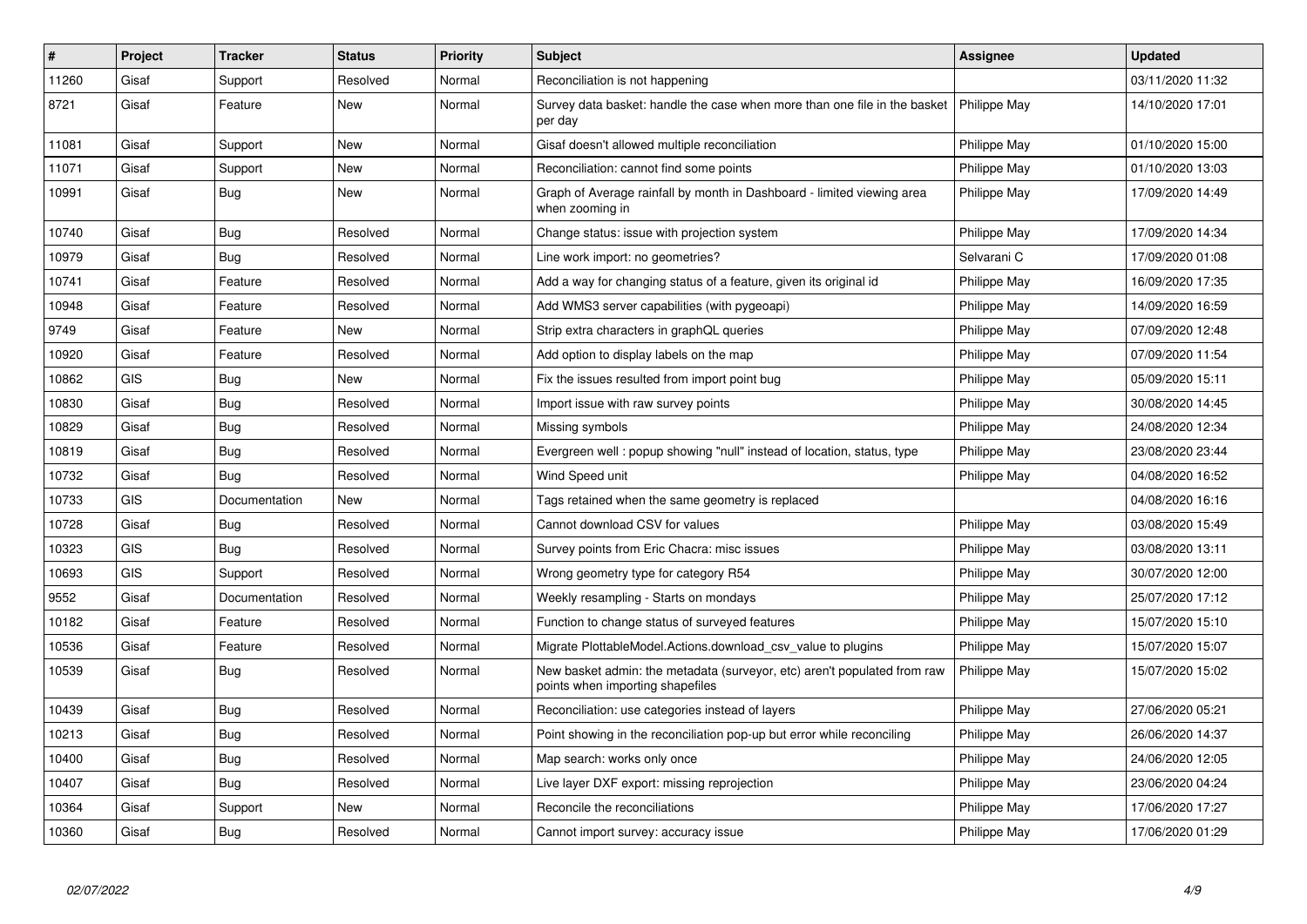| #     | Project    | <b>Tracker</b> | <b>Status</b> | <b>Priority</b> | Subject                                                                                               | Assignee            | <b>Updated</b>   |
|-------|------------|----------------|---------------|-----------------|-------------------------------------------------------------------------------------------------------|---------------------|------------------|
| 10344 | Gisaf      | Bug            | New           | Normal          | Error: No accuracy defined for surveyor Eric Chacra - Baraka and<br>equipment {file.equipment}        | Giulio Di Anastasio | 16/06/2020 04:27 |
| 10337 | Gisaf      | Bug            | Resolved      | Normal          | Custom layers with a "status" column not displayed on the map                                         | Philippe May        | 13/06/2020 17:36 |
| 10331 | Gisaf      | Feature        | Resolved      | Normal          | Reconciliation: sort layer by alphabetical order                                                      | Philippe May        | 12/06/2020 17:45 |
| 10322 | <b>GIS</b> | Support        | New           | Normal          | Resume the basket imports, and review of the new admin baskets                                        | Giulio Di Anastasio | 11/06/2020 17:17 |
| 10289 | Gisaf      | <b>Bug</b>     | Resolved      | Normal          | New basket: cannot import raingauge Excel sheet                                                       | Philippe May        | 11/06/2020 12:17 |
| 10306 | Gisaf      | <b>Bug</b>     | Resolved      | Normal          | Logout not working                                                                                    | Philippe May        | 11/06/2020 12:13 |
| 10152 | Gisaf      | Feature        | Resolved      | Normal          | wells list in Measures Tab with only wells having measures                                            | Philippe May        | 10/06/2020 15:05 |
| 10149 | Gisaf      | <b>Bug</b>     | Resolved      | Normal          | Import basket: fix authorization auto import                                                          | Philippe May        | 09/06/2020 23:09 |
| 10228 | Gisaf      | Bug            | New           | Normal          | Telephone box: geopackage error while downloading, geometry wrong in<br>shape file                    | Giulio Di Anastasio | 28/05/2020 18:09 |
| 10214 | Gisaf      | Support        | New           | Normal          | <b>Multiple Reconciliations</b>                                                                       | Philippe May        | 27/05/2020 16:12 |
| 10180 | Gisaf      | <b>Bug</b>     | Resolved      | Normal          | Error importing Johan's shapefile                                                                     | Philippe May        | 27/05/2020 15:34 |
| 10196 | GIS        | Documentation  | New           | Normal          | Reconciliation of points in tables not at raw level. (Polygon, Line)                                  | Giulio Di Anastasio | 26/05/2020 14:37 |
| 10170 | <b>GIS</b> | Bug            | <b>New</b>    | Normal          | Fix logout                                                                                            |                     | 23/05/2020 16:48 |
| 10153 | <b>GIS</b> | Support        | Resolved      | Normal          | Postgis access for Selvarani in QGis                                                                  | Philippe May        | 23/05/2020 12:05 |
| 10151 | GIS        | Feature        | Resolved      | Normal          | PG ADMIN installation on server                                                                       | Philippe May        | 23/05/2020 12:04 |
| 10125 | Gisaf      | Bug            | Resolved      | Normal          | Feature with Status other than existing, not showing in the map (example:<br>future building outline) | Philippe May        | 20/05/2020 04:05 |
| 10014 | Gisaf      | Feature        | Resolved      | Normal          | Interity checks                                                                                       | Philippe May        | 19/05/2020 19:23 |
| 10140 | Gisaf      | Bug            | New           | Normal          | Admin: sort out manager role                                                                          | Philippe May        | 19/05/2020 19:22 |
| 10123 | Gisaf      | Bug            | Resolved      | Normal          | Basket Upload: store not saved                                                                        | Philippe May        | 19/05/2020 17:36 |
| 10122 | Gisaf      | <b>Bug</b>     | Resolved      | Normal          | Reconciliation: missing categories                                                                    | Philippe May        | 19/05/2020 02:53 |
| 9944  | Gisaf      | Feature        | Resolved      | Normal          | Admin: manage categories                                                                              | Philippe May        | 10/04/2020 12:06 |
| 9789  | Gisaf      | Feature        | New           | Normal          | Login: put in a dialog                                                                                | Philippe May        | 28/02/2020 04:28 |
| 9735  | GIS        | Documentation  | <b>New</b>    | Normal          | Disciplane farm well: wrong depth                                                                     | Bala Ramachandran   | 18/02/2020 17:15 |
| 9602  | Gisaf      | Bug            | Resolved      | Normal          | Map: ability to cancel download                                                                       | Philippe May        | 20/01/2020 18:32 |
| 9603  | Gisaf      | Bug            | New           | Normal          | Map: clean memory after removing layer                                                                | Philippe May        | 20/01/2020 13:05 |
| 9563  | Gisaf      | Feature        | Resolved      | Normal          | Live layers: add option to link to a map feature                                                      | Philippe May        | 12/01/2020 22:22 |
| 9465  | Gisaf      | Bug            | Resolved      | Normal          | Export plots to PNG missing axis labels                                                               | Philippe May        | 08/01/2020 11:35 |
| 9466  | Gisaf      | Support        | Resolved      | Normal          | Rename "altitude" to "elevation"                                                                      | Philippe May        | 08/01/2020 11:27 |
| 9483  | Gisaf      | Support        | New           | Normal          | Performance: writing gpkg is slower than shapefiles                                                   | Philippe May        | 08/01/2020 11:15 |
| 9534  | Gisaf      | Feature        | Resolved      | Normal          | GeoJson store: systematically use geodataframes                                                       | Philippe May        | 07/01/2020 16:51 |
| 9538  | Gisaf      | Feature        | New           | Normal          | Download shapefile of raw survey points facility - TO BE REMOVED?                                     | Philippe May        | 07/01/2020 14:35 |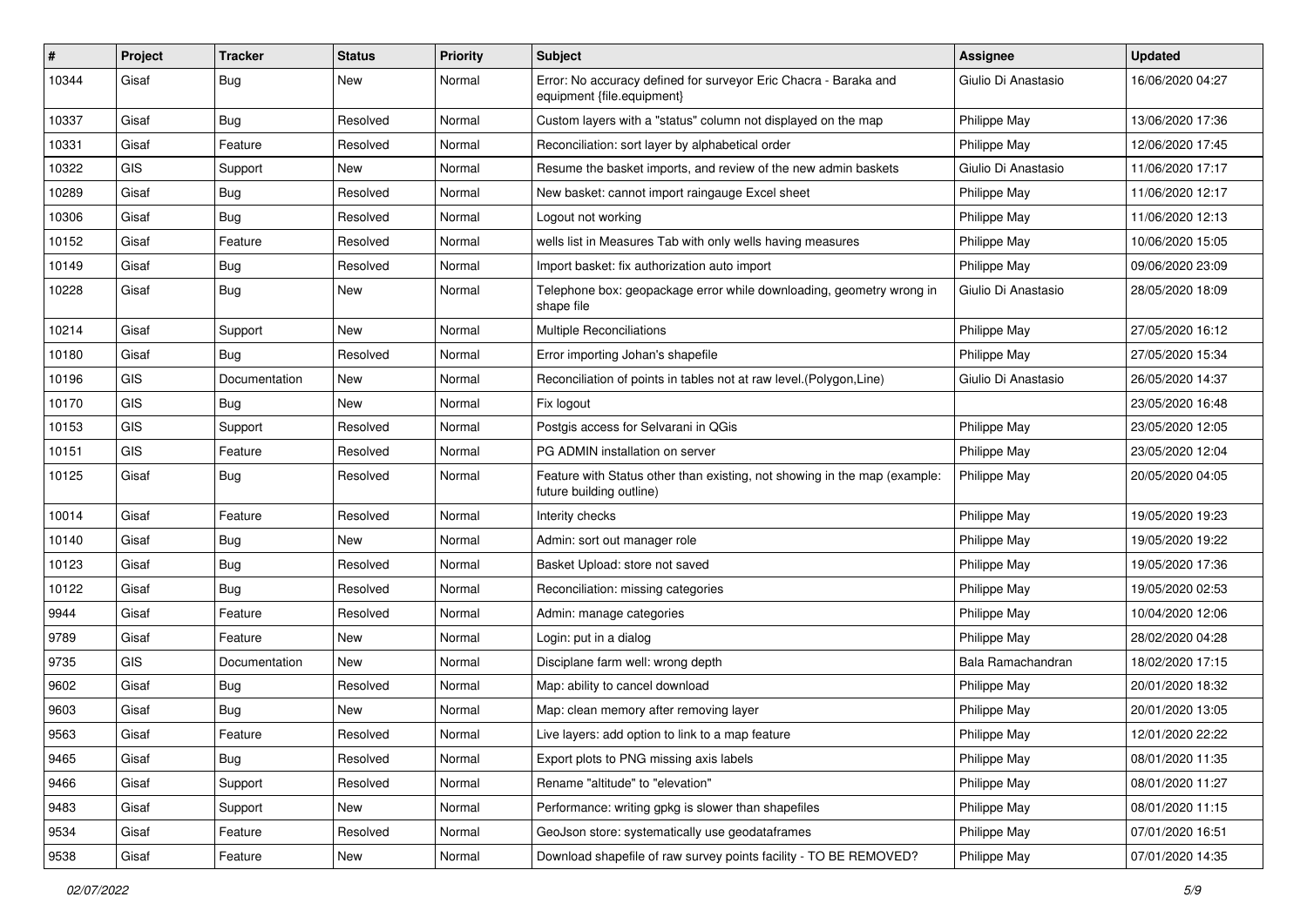| #    | Project                                | <b>Tracker</b> | <b>Status</b> | <b>Priority</b> | Subject                                                                                                              | Assignee               | <b>Updated</b>   |
|------|----------------------------------------|----------------|---------------|-----------------|----------------------------------------------------------------------------------------------------------------------|------------------------|------------------|
| 9509 | Gisaf                                  | Feature        | Resolved      | Normal          | Update angular-plotly to 1.5.0                                                                                       | Philippe May           | 04/01/2020 12:05 |
| 9517 | Gisaf                                  | Feature        | Resolved      | Normal          | Tags: add location                                                                                                   | Philippe May           | 03/01/2020 11:54 |
| 9516 | Gisaf                                  | Feature        | Resolved      | Normal          | Map: add option to grab link to the selected feature                                                                 | Philippe May           | 02/01/2020 15:42 |
| 9519 | Gisaf                                  | Bug            | Resolved      | Normal          | Map info: fix icons                                                                                                  | Philippe May           | 02/01/2020 13:11 |
| 9510 | Gisaf                                  | Feature        | Resolved      | Normal          | Automatically resample to daily when there's too much data                                                           | Philippe May           | 01/01/2020 14:12 |
| 9493 | Gisaf                                  | <b>Bug</b>     | Resolved      | Normal          | Plotly png download resize frame                                                                                     | Philippe May           | 26/12/2019 16:37 |
| 9468 | Gisaf                                  | Bug            | Feedback      | Normal          | "Find my Location" button on map returns strange result !!                                                           | <b>Richard Preslev</b> | 20/12/2019 19:36 |
| 9127 | GIS                                    | Task           | Resolved      | Normal          | Cross check                                                                                                          | Bala Ramachandran      | 20/11/2019 12:32 |
| 9292 | GIS                                    | Support        | Resolved      | Normal          | Server upgrade to buster                                                                                             | Philippe May           | 13/11/2019 12:29 |
| 9119 | GIS                                    | Task           | Resolved      | Normal          | Individual/community well data                                                                                       | Meera Natarajan        | 23/10/2019 11:16 |
| 9141 | GIS                                    | Documentation  | <b>New</b>    | Normal          | AWS water supply data                                                                                                |                        | 16/10/2019 12:52 |
| 9036 | Gisaf                                  | <b>Bug</b>     | Resolved      | Normal          | Fix login indicator                                                                                                  | Philippe May           | 03/10/2019 15:15 |
| 7584 | Gisaf                                  | Bug            | In Progress   | Normal          | Error with large integers (graphgl)                                                                                  | Philippe May           | 20/09/2019 10:52 |
| 8787 | GIS                                    | Support        | New           | Normal          | In Wastless P49 points are in text, we can't able to upload in gsaf                                                  | Giulio Di Anastasio    | 13/08/2019 17:10 |
| 8762 | GIS                                    | Documentation  | New           | Normal          | Calculation of Run-off volume and Vegetation classification                                                          |                        | 05/08/2019 17:07 |
| 8763 | <b>GIS</b>                             | Bug            | New           | Normal          | Calculation of Run-off volume and Vegetation classification                                                          |                        | 05/08/2019 11:16 |
| 8756 | Gisaf                                  | <b>Bug</b>     | Resolved      | Normal          | Map: handle errors when layers (eg, in base maps) don't actually exist                                               | Philippe May           | 02/08/2019 16:40 |
| 8746 | GIS                                    | Task           | New           | Normal          | Updating and Standardizing Symbology and Color for features in the AV<br>Geomatics Portal.                           | Debojyoti Mallick      | 02/08/2019 16:08 |
| 8669 | Gisaf                                  | Feature        | Resolved      | Normal          | Groups of map layers                                                                                                 | Philippe May           | 26/07/2019 10:51 |
| 8630 | Gisaf                                  | Feature        | Resolved      | Normal          | Map: add option for filter with status                                                                               | <b>Philippe May</b>    | 10/07/2019 16:49 |
| 8504 | GIS                                    | Support        | Resolved      | Normal          | Clean data from the weather station                                                                                  | Philippe May           | 04/07/2019 17:05 |
| 8567 | <b>GIS</b>                             | Task           | New           | Normal          | Delaunay 2D and 3D triangulation using catchment points and their<br>elevations                                      | Debojyoti Mallick      | 03/07/2019 11:44 |
| 8486 | GIS                                    | Task           | In Progress   | Normal          | Understanding how to generate a DSM (Digital Surface Model) or DEM<br>(Digital Elevation Model) using Survey Points. | Debojyoti Mallick      | 03/07/2019 11:44 |
| 8384 | <b>GIS</b>                             | Task           | Feedback      | Normal          | Applying Topology Rules to Basins using QGIS 3.6.*                                                                   | Debojyoti Mallick      | 12/06/2019 16:43 |
| 8450 | <b>GIS</b>                             | Support        | Resolved      | Normal          | Unable to Load Jupyter Lab                                                                                           | Philippe May           | 10/06/2019 15:52 |
| 8380 | GIS                                    | Task           | Feedback      | Normal          | Understanding Terrain Datasets for vector modelling of DTM using ArcGIS<br>concepts                                  | Debojyoti Mallick      | 07/06/2019 10:20 |
| 8096 | Geomatic<br>studio models<br>for Gisaf | Task           | Resolved      | Normal          | Creating a Gkpg/shp for elevation points in Basins with category as an<br>attribute                                  | Philippe May           | 24/05/2019 16:57 |
| 8287 | GIS                                    | Task           | Resolved      | Normal          | additional information to the template                                                                               | Meera Natarajan        | 24/05/2019 16:31 |
| 8060 | GIS                                    | Feature        | Resolved      | Normal          | Compilation of data on wells including elevation and CF (correction Factor)                                          | Debojyoti Mallick      | 13/05/2019 15:56 |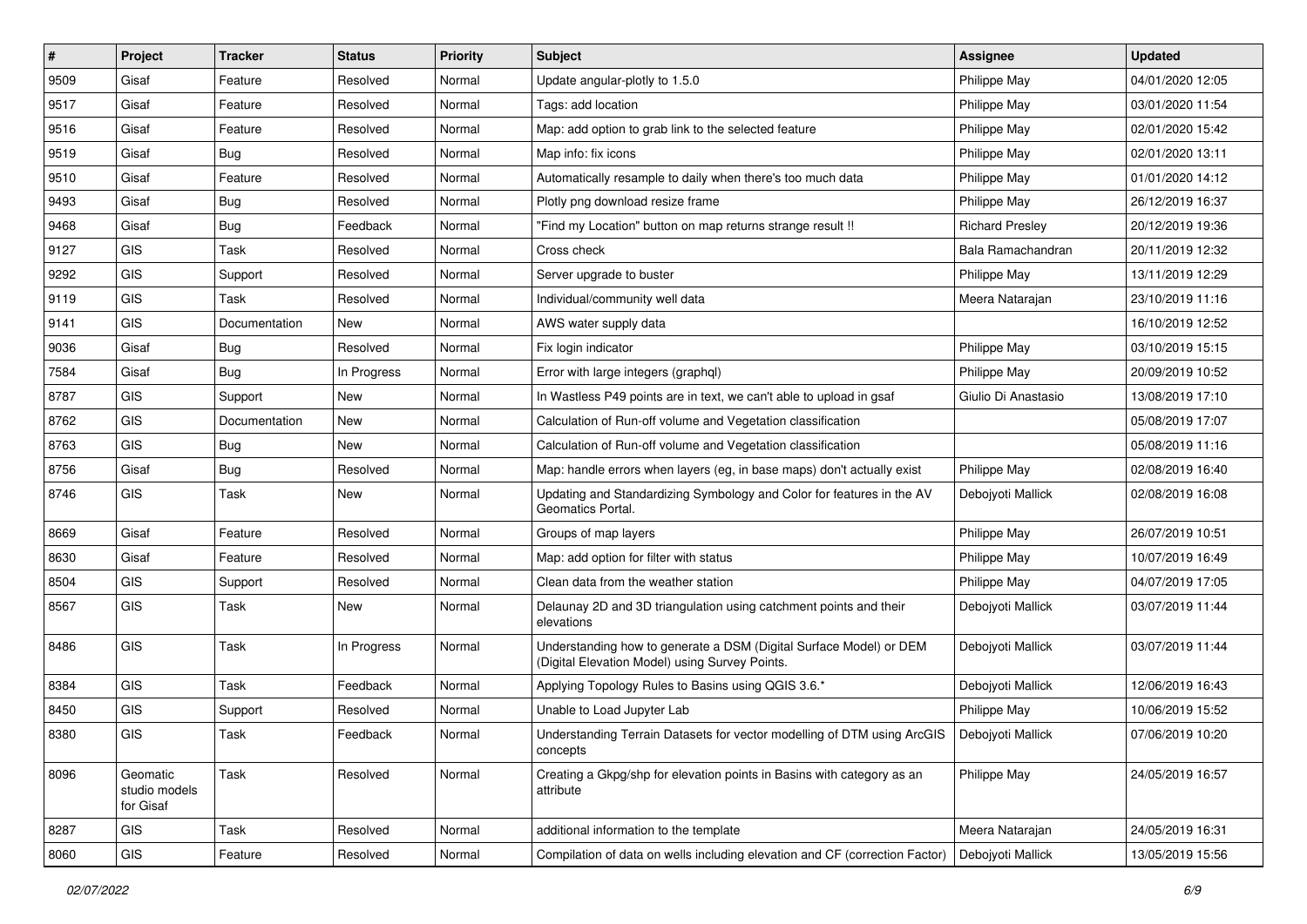| $\pmb{\#}$ | Project                                | <b>Tracker</b> | <b>Status</b> | <b>Priority</b> | <b>Subject</b>                                                                                           | Assignee                | <b>Updated</b>   |
|------------|----------------------------------------|----------------|---------------|-----------------|----------------------------------------------------------------------------------------------------------|-------------------------|------------------|
| 7853       | GIS                                    | Support        | <b>New</b>    | Normal          | Install OpenDroneMap and WebODM                                                                          | Philippe May            | 09/05/2019 15:57 |
| 8262       | <b>GIS</b>                             | Feature        | <b>New</b>    | Normal          | Change points into MISTAKES for updated cycle path and MM fence                                          | Pushparaj Muthukrishnan | 09/05/2019 14:59 |
| 8246       | GIS                                    | Support        | Resolved      | Normal          | Server down?                                                                                             | Philippe May            | 06/05/2019 15:45 |
| 8231       | Gisaf                                  | Bug            | Resolved      | Normal          | Fix status in table definition of new categories                                                         | Philippe May            | 03/05/2019 17:26 |
| 7548       | <b>GIS</b>                             | Task           | Resolved      | Normal          | To finish the Kalpana line work and Shape file and include the D, E Cad<br>and shape file to master file | Pushparaj Muthukrishnan | 03/05/2019 11:38 |
| 7778       | <b>GIS</b>                             | Task           | Resolved      | Normal          | To fines the survey work in Sukhavati Community by 09/03/2019                                            | Pushparaj Muthukrishnan | 03/05/2019 11:37 |
| 7814       | <b>GIS</b>                             | Task           | Resolved      | Normal          | RTK coordinates of Drone targets                                                                         | Pushparaj Muthukrishnan | 03/05/2019 11:35 |
| 8016       | <b>GIS</b>                             | Task           | <b>New</b>    | Normal          | Handling Exception in Python Scripts, Logging and Creating and<br>Publishing to a Git Repository         | Debojyoti Mallick       | 03/05/2019 11:14 |
| 8070       | <b>GIS</b>                             | Documentation  | <b>New</b>    | Normal          | TIN based watershed models                                                                               |                         | 10/04/2019 15:31 |
| 7984       | <b>GIS</b>                             | Task           | Resolved      | Normal          | Understanding The Things Network and embedding it with Jupyter for Well<br>Data                          | Debojyoti Mallick       | 29/03/2019 16:04 |
| 7818       | <b>GIS</b>                             | Task           | Resolved      | Normal          | Studying OGC services with Publish / Subscription for Open source forum.                                 | Deboivoti Mallick       | 29/03/2019 10:37 |
| 7937       | <b>GIS</b>                             | <b>Bug</b>     | Resolved      | Normal          | Retention wall is not properly display in GIS,                                                           | Pushparaj Muthukrishnan | 23/03/2019 15:52 |
| 7839       | <b>GIS</b>                             | Task           | Resolved      | Normal          | Bush vs Bush Area - mismatch                                                                             | Pushparaj Muthukrishnan | 23/03/2019 10:30 |
| 7935       | Geomatic<br>studio models<br>for Gisaf | Task           | Resolved      | Normal          | Template components in order                                                                             | Philippe May            | 20/03/2019 15:18 |
| 7709       | Geomatic<br>studio models<br>for Gisaf | Feature        | Resolved      | Normal          | Waste water treatment plant improvements                                                                 | Philippe May            | 19/03/2019 23:58 |
| 7936       | Geomatic<br>studio models<br>for Gisaf | Task           | Resolved      | Normal          | Add the wastewater type to the origin                                                                    | Philippe May            | 19/03/2019 23:56 |
| 7836       | <b>GIS</b>                             | Task           | <b>New</b>    | Normal          | Bobby well missing                                                                                       | Pavneet Kaur            | 15/03/2019 15:04 |
| 7817       | <b>GIS</b>                             | Feature        | <b>New</b>    | Normal          | Updating dates for 66 records in the Benches attribute table.                                            | Pavneet Kaur            | 15/03/2019 15:03 |
| 7724       | <b>GIS</b>                             | Task           | <b>New</b>    | Normal          | Publish CZ and IDZ- Water Project> on Gisaf                                                              | Pavneet Kaur            | 15/03/2019 14:55 |
| 7795       | <b>GIS</b>                             | Support        | New           | Normal          | Open SOurce software tutorials on water management from youtube -<br>Hatari Labs                         | Pavneet Kaur            | 12/03/2019 16:33 |
| 6538       | Gisaf                                  | Bug            | <b>New</b>    | Normal          | Well level: improve the form and input processing (dry checkbox)                                         | Philippe May            | 12/03/2019 11:09 |
| 3472       | Gisaf                                  | Feature        | Resolved      | Normal          | Weather station graphs: choice of parameters                                                             | Philippe May            | 10/03/2019 14:52 |
| 7723       | <b>GIS</b>                             | Task           | Resolved      | Normal          | comparison pH and TDS meter                                                                              | Meera Natarajan         | 09/03/2019 11:18 |
| 7858       | <b>GIS</b>                             | Task           | New           | Normal          | Harvest data of wells to be entered in Gisaf                                                             | Pavneet Kaur            | 08/03/2019 16:07 |
| 7857       | <b>GIS</b>                             | Task           | <b>New</b>    | Normal          | Add new wells in gisaf                                                                                   | Pavneet Kaur            | 08/03/2019 16:06 |
| 7527       | Gisaf                                  | Feature        | Resolved      | Normal          | Give an option to resample data for graphs (eg. rain gauge)                                              | Philippe May            | 07/03/2019 16:24 |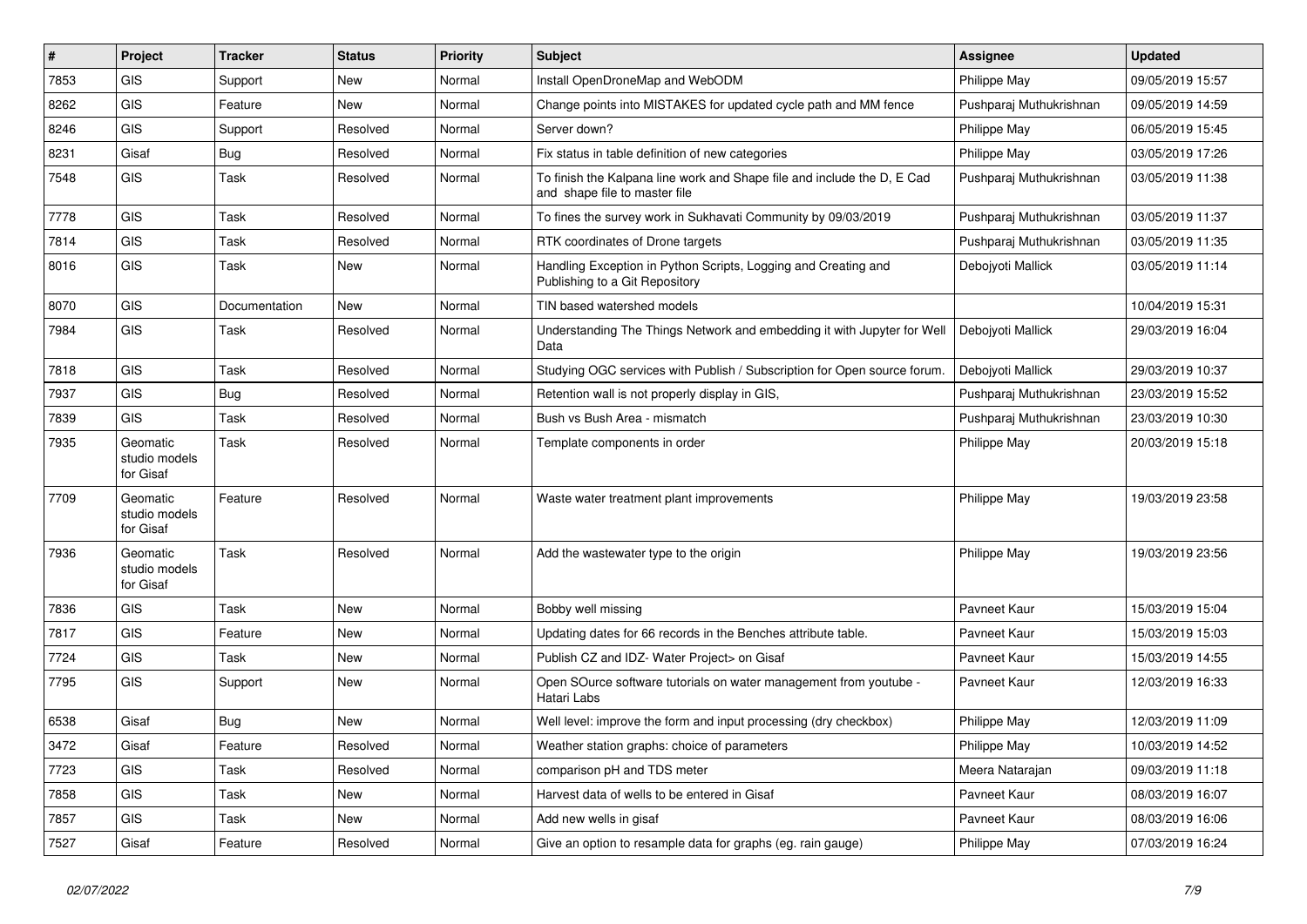| $\pmb{\#}$ | Project                                | <b>Tracker</b> | <b>Status</b> | <b>Priority</b> | <b>Subject</b>                                                                                         | <b>Assignee</b>         | <b>Updated</b>   |
|------------|----------------------------------------|----------------|---------------|-----------------|--------------------------------------------------------------------------------------------------------|-------------------------|------------------|
| 7835       | <b>GIS</b>                             | Documentation  | Resolved      | Normal          | Adding and Using ESRI and other basemaps in QGIS.                                                      | Debojyoti Mallick       | 06/03/2019 13:01 |
| 7813       | Gisaf                                  | Documentation  | Resolved      | Normal          | Including credits for ESRI basemap (Sat, Highways, Labels)                                             | Philippe May            | 05/03/2019 12:39 |
| 7789       | <b>GIS</b>                             | Task           | New           | Normal          | Cross check Johnny's well id 54 EGB007 - DEPTH is not correct in Harvest   Giulio Di Anastasio<br>data |                         | 27/02/2019 16:58 |
| 7722       | <b>GIS</b>                             | Task           | Resolved      | Normal          | health check standardization of observation                                                            | Meera Natarajan         | 27/02/2019 16:22 |
| 7574       | <b>GIS</b>                             | Task           | Resolved      | Normal          | Survey in Maduca                                                                                       | Pushparaj Muthukrishnan | 26/02/2019 14:42 |
| 7120       | <b>GIS</b>                             | Support        | In Progress   | Normal          | High CPU usage on the server (dom0)                                                                    | Philippe May            | 26/02/2019 13:10 |
| 7696       | Geomatic<br>studio models<br>for Gisaf | Feature        | Resolved      | Normal          | HT Cables shapefile from Johan                                                                         | Philippe May            | 25/02/2019 18:54 |
| 7734       | <b>GIS</b>                             | Task           | New           | Normal          | Start surveying in Sukhavati                                                                           | Ramkumar Sekar          | 25/02/2019 17:49 |
| 7725       | Geomatic<br>studio models<br>for Gisaf | Feature        | Resolved      | Normal          | Add a button for generating reports                                                                    | Philippe May            | 25/02/2019 13:08 |
| 7710       | Geomatic<br>studio models<br>for Gisaf | Feature        | Resolved      | Normal          | Add fields to the individual components                                                                | Philippe May            | 25/02/2019 13:07 |
| 7711       | Geomatic<br>studio models<br>for Gisaf | Feature        | Resolved      | Normal          | Add fields to component types                                                                          | Philippe May            | 25/02/2019 13:06 |
| 7763       | <b>GIS</b>                             | Feature        | Feedback      | Normal          | Infrastructure: migrate old-admin to the same server than gisaf                                        | Philippe May            | 25/02/2019 11:11 |
| 7762       | <b>GIS</b>                             | Documentation  | <b>New</b>    | Normal          | WEb resources for Open Drone Map                                                                       | Giulio Di Anastasio     | 25/02/2019 10:34 |
| 7721       | <b>GIS</b>                             | Task           | New           | Normal          | create template for health check-up                                                                    | Meera Natarajan         | 20/02/2019 11:58 |
| 7698       | <b>GIS</b>                             | Task           | <b>New</b>    | Normal          | EC & pH meter                                                                                          | Meera Natarajan         | 20/02/2019 10:01 |
| 7643       | <b>GIS</b>                             | Task           | New           | Normal          | Health check-up in the RZ                                                                              | Meera Natarajan         | 18/02/2019 09:25 |
| 7645       | <b>GIS</b>                             | Documentation  | New           | Normal          | Documentation of health checks                                                                         |                         | 18/02/2019 09:24 |
| 7651       | <b>GIS</b>                             | Task           | <b>New</b>    | Normal          | Create the Proposed shapefile layers                                                                   | Pavneet Kaur            | 13/02/2019 15:44 |
| 7578       | <b>GIS</b>                             | Task           | New           | Normal          | Preparation regarding the meeting with gilles                                                          | Dorian Nadaud           | 06/02/2019 16:08 |
| 7549       | <b>GIS</b>                             | Task           | Resolved      | Normal          | Surrender and Grace WWTP Health check                                                                  | Meera Natarajan         | 06/02/2019 09:57 |
| 5974       | Gisaf                                  | <b>Bug</b>     | Resolved      | Normal          | Issues in uploading readings into GISAF using interface                                                | Philippe May            | 06/02/2019 09:25 |
| 7551       | GIS                                    | <b>Bug</b>     | Resolved      | Normal          | error while downloading shapefiles from gisaf                                                          | Philippe May            | 06/02/2019 09:10 |
| 6070       | Gisaf                                  | Support        | New           | Normal          | A survey of 3D GIS Models                                                                              | Pavneet Kaur            | 05/02/2019 12:47 |
| 7156       | GIS                                    | Support        | Resolved      | Normal          | Make server boot again                                                                                 | Philippe May            | 05/02/2019 11:13 |
| 7552       | GIS                                    | <b>Bug</b>     | Resolved      | Normal          | error in auto import of raw points to point shapefiles                                                 | Philippe May            | 05/02/2019 11:13 |
| 7554       | GIS                                    | <b>Bug</b>     | Resolved      | Normal          | Cannot auto import points for project RZ                                                               | Philippe May            | 04/02/2019 16:31 |
| 7343       | GIS                                    | Support        | Resolved      | Normal          | Add layer for locations                                                                                | Philippe May            | 02/02/2019 15:25 |